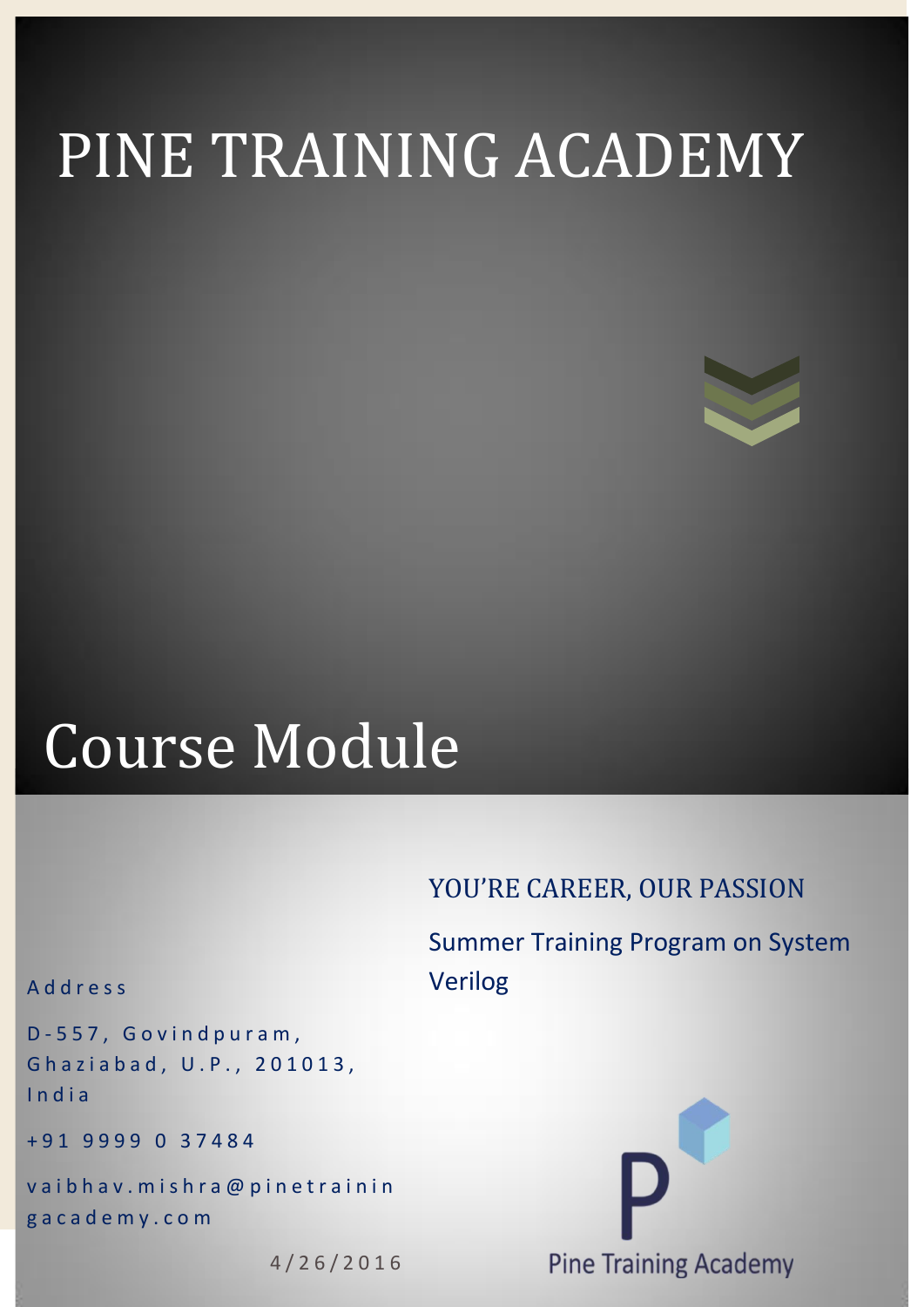| <b>Summer Training Program on Embedded System.</b> |                                                     |                 |  |
|----------------------------------------------------|-----------------------------------------------------|-----------------|--|
| <b>Module</b>                                      | <b>Detailed Syllabus</b>                            | <b>Duration</b> |  |
| Module-1                                           | $Lee -1$                                            | Week            |  |
| <b>Verilog</b>                                     | Introduction to Verilog and history.                | $1,2,3,4$ -     |  |
|                                                    | HDL vs. Programming Languages basic differences.    | Month 1         |  |
|                                                    | <b>Modeling Styles.</b>                             |                 |  |
|                                                    | Gate Level Modeling.                                |                 |  |
|                                                    | Writing a test bench.                               |                 |  |
|                                                    | <b>Hands-on</b>                                     |                 |  |
|                                                    | Make a half adder using Gate level Modeling.        |                 |  |
|                                                    | Verify the validity of the design using Test bench. |                 |  |
|                                                    | Make a full adder using the above half-adder.       |                 |  |
|                                                    | Verify the full adder design using Test bench.      |                 |  |
|                                                    | Lec-2                                               |                 |  |
|                                                    | Review of last lecture.                             |                 |  |
|                                                    | Dataflow modelling.                                 |                 |  |
|                                                    | Data Types.                                         |                 |  |
|                                                    | <b>Operators</b>                                    |                 |  |
|                                                    | <b>Delays</b>                                       |                 |  |
|                                                    | <b>Hands-on</b>                                     |                 |  |
|                                                    | Design a full adder using dataflow modelling.       |                 |  |
|                                                    | Verify the validity of the design using Test bench. |                 |  |
|                                                    | Design a Mux using dataflow modelling.              |                 |  |
|                                                    | Verify the validity of the design using Test bench. |                 |  |
|                                                    | Lec-3                                               |                 |  |
|                                                    | Review of last lecture.                             |                 |  |
|                                                    | Behavioural modelling.                              |                 |  |
|                                                    | Blocking and Non-Blocking assignments.              |                 |  |
|                                                    | <b>Procedural Statements.</b>                       |                 |  |
|                                                    | <b>Functions and Tasks.</b>                         |                 |  |
|                                                    | <b>Hands-on</b>                                     |                 |  |
|                                                    | Design of D-ff using Verilog behavioural modelling. |                 |  |
|                                                    | Verify the validity of D-ff using test bench.       |                 |  |
|                                                    | Design of a counter and related concepts.           |                 |  |
|                                                    | Verification of counter using test bench.           |                 |  |
|                                                    | Lec-4                                               |                 |  |
|                                                    | The advanced concepts of Verilog.                   |                 |  |
|                                                    | <b>Functions and Tasks.</b>                         |                 |  |
|                                                    | FSMs and their implementation.                      |                 |  |
|                                                    | <b>Hands-on</b>                                     |                 |  |
|                                                    | Design of a traffic light controller.               |                 |  |
|                                                    | Verification of its functioning using test bench.   |                 |  |

PINE TRAINING ACADEMY-"YOUR CAREER, OUR PASSION".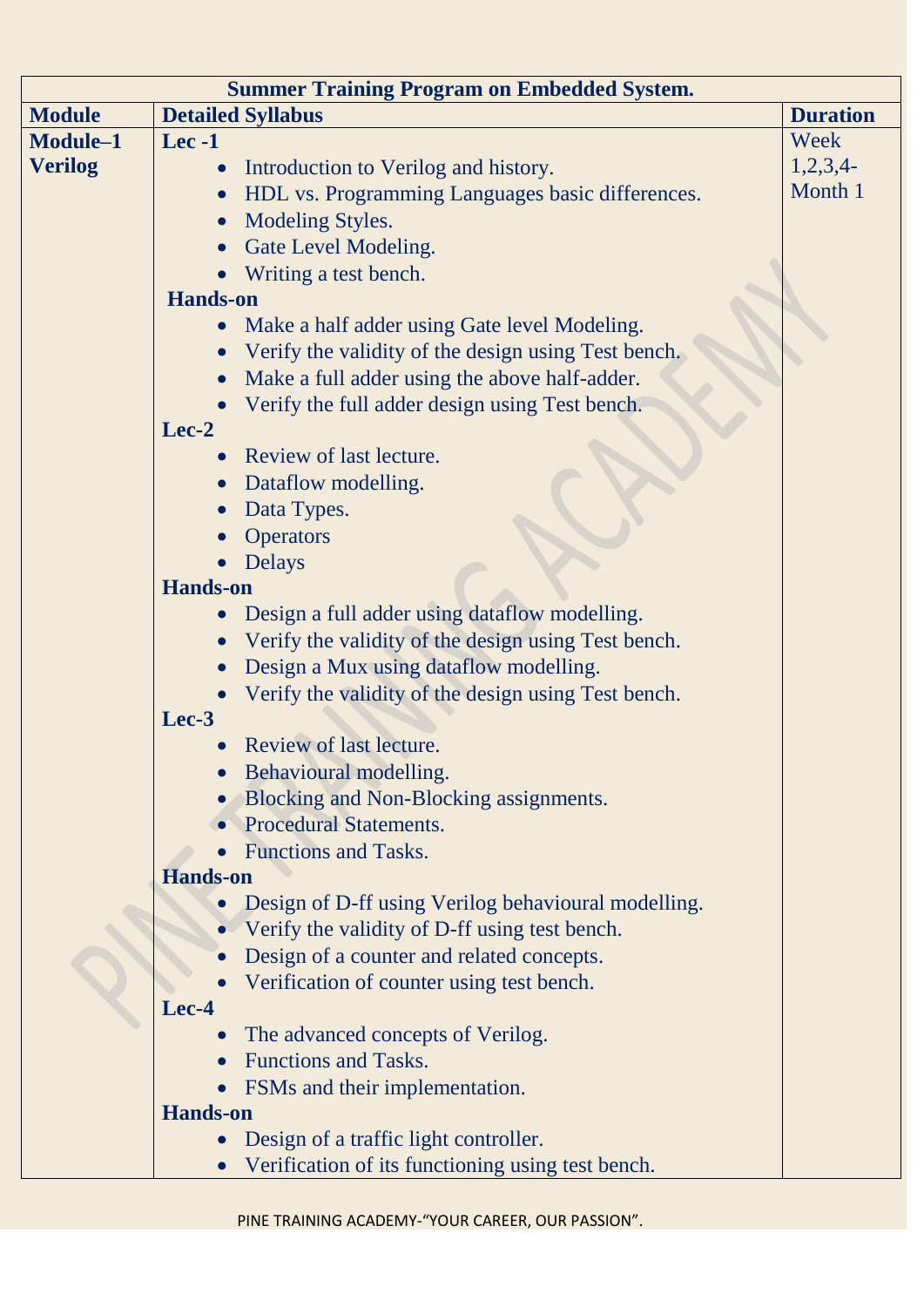| <b>Module-2</b> | Lec-1                                                        | Week    |
|-----------------|--------------------------------------------------------------|---------|
| <b>System</b>   | Introduction to System Verilog and need of Verification.     | 1,2,3,4 |
| <b>Verilog</b>  | Data Types in SV.<br>$\bullet$                               | Month 2 |
|                 | Fixed Arrays (Packed/Unpacked).                              |         |
|                 | Dynamic Arrays.                                              |         |
|                 | Queues.                                                      |         |
|                 | <b>Associative Arrays.</b>                                   |         |
|                 | Methods related to arrays.                                   |         |
|                 | Hands-on.                                                    |         |
|                 | Practical evaluation and understanding of features discussed |         |
|                 | above.                                                       |         |
|                 | Discussion and doubt session.                                |         |
|                 | Lec-2                                                        |         |
|                 | <b>Operators in System Verilog.</b>                          |         |
|                 | Tasks and Functions in SV.                                   |         |
|                 | <b>Interfaces and Clocking Block.</b>                        |         |
|                 | Program Block.                                               |         |
|                 | <b>Hands-on</b>                                              |         |
|                 | Use of interfaces and clocking block.                        |         |
|                 | The understanding of their impact on the verification.       |         |
|                 | Lec-3                                                        |         |
|                 | The concepts of Oops in SV.                                  |         |
|                 | An example of Class.                                         |         |
|                 | Overview of the concepts of Inheritance.                     |         |
|                 | Polymorphism.                                                |         |
|                 | <b>Hands-on</b>                                              |         |
|                 | Evaluation of concepts of Oops through examples.             |         |
|                 | Discussion of usability of these constructs.                 |         |
|                 | Lec-4                                                        |         |
|                 | The interposes communication concepts.                       |         |
|                 | Semaphores.                                                  |         |
|                 | Mailboxes                                                    |         |
|                 | <b>Hands-On</b>                                              |         |
|                 | • Basic examples of Semaphores and Mailboxes.                |         |
|                 | Lec-5                                                        |         |
|                 | The Advanced Concepts of SV.<br>$\bullet$                    |         |
|                 | <b>Assertions and Coverage.</b>                              |         |
|                 | There usage and implications.                                |         |
|                 | <b>Hands-on</b>                                              |         |
|                 | The understanding of above concepts through examples.        |         |
|                 |                                                              |         |